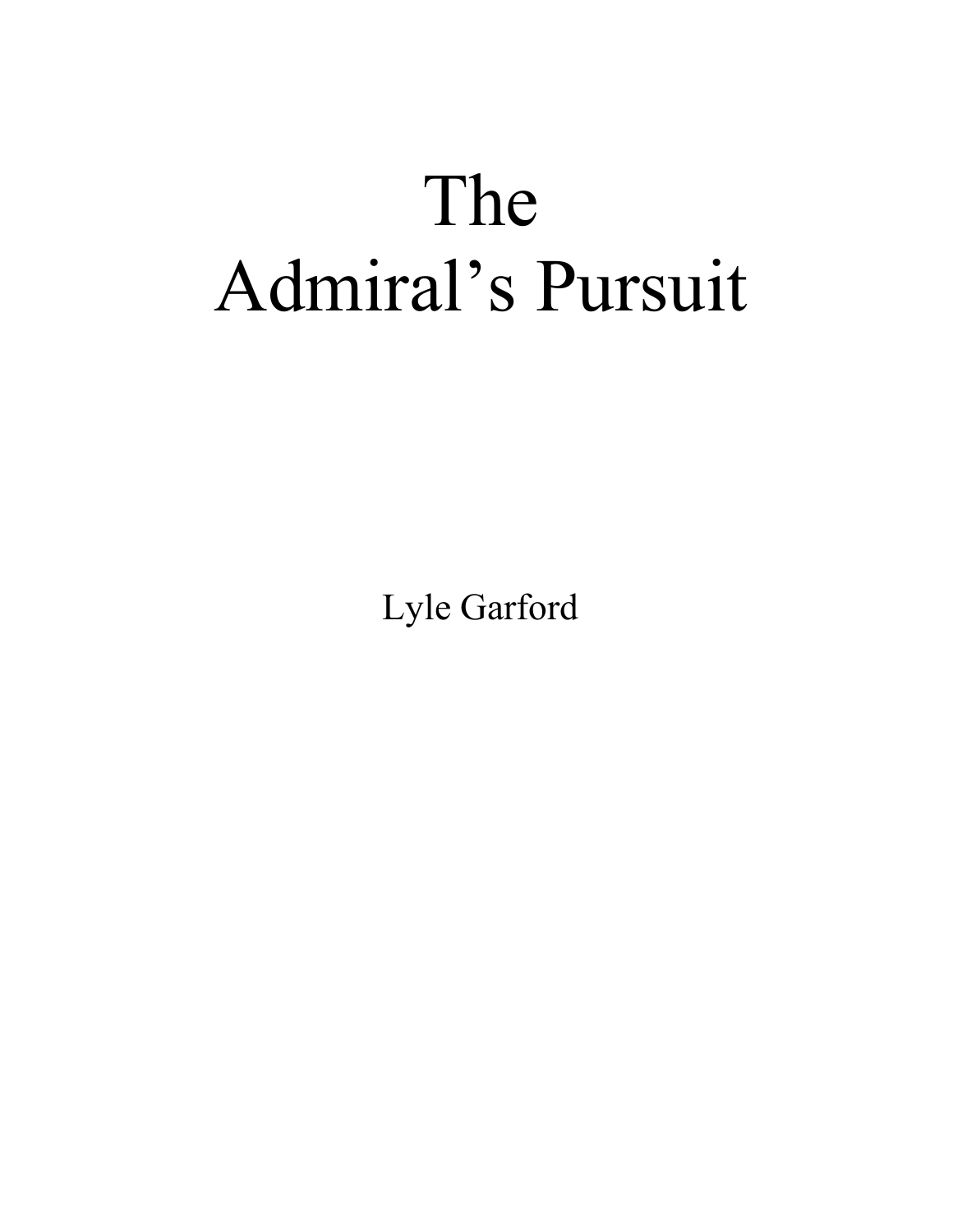Dedication This one is for all the people making sacrifices to help others and defend us every day.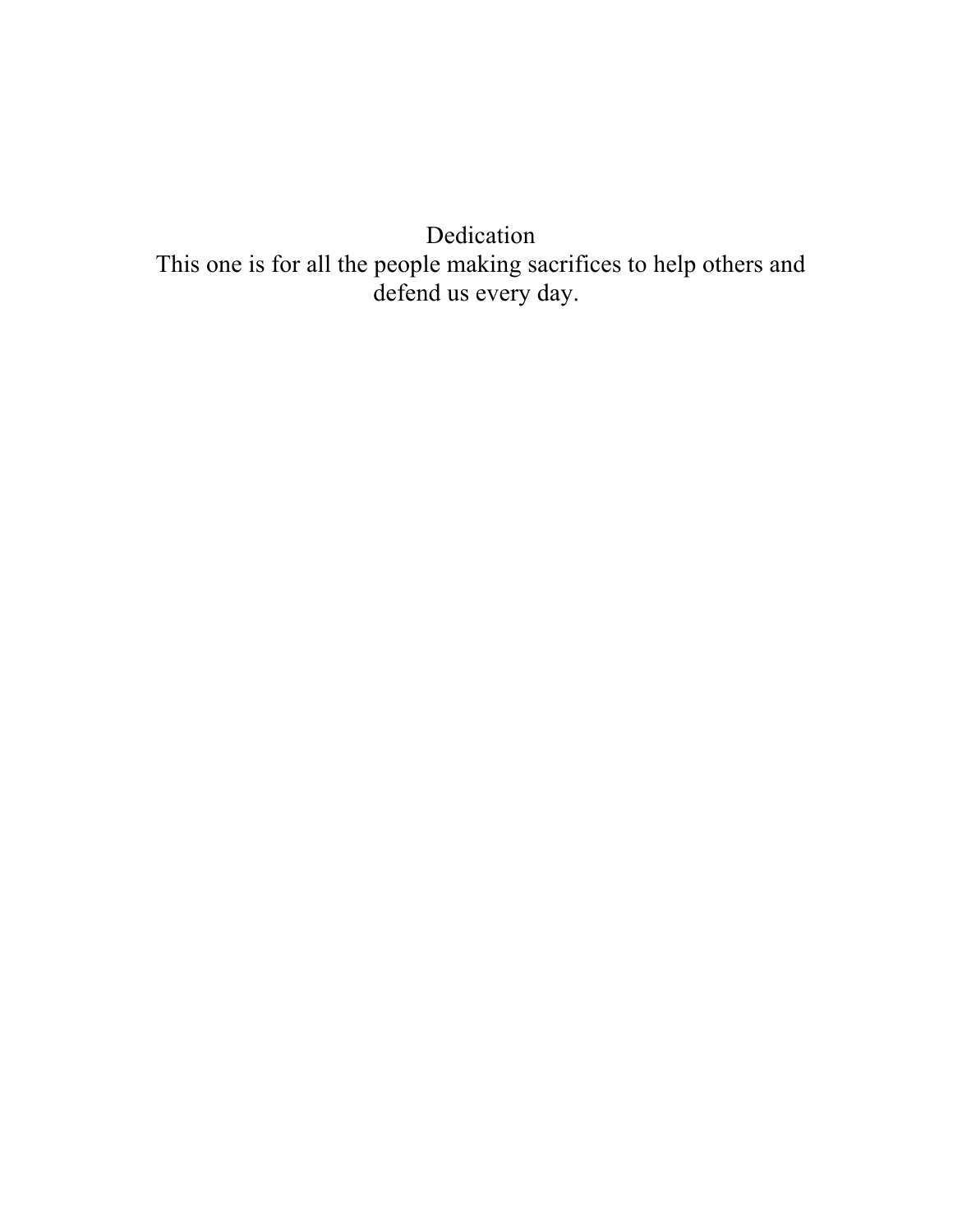Except where actual historical events and characters are being described for the storyline of this novel, all situations in this publication are fictitious and any resemblance to living persons is purely coincidental.

Copyright © 2020 by Lyle Garford

All rights reserved. No part of this book may be reproduced or transmitted in any form or by any means, electronic or mechanical, including photocopying, recording, or by an information storage and retrieval system, without permission in writing from the publisher.

Published by: Lyle Garford Vancouver, Canada Contact: lyle@lylegarford.com

ISBN 978-1-7772783-0-4

Cover photo by Andrey\_Kuzmin/Shutterstock.com

Book Design by Lyle Garford www.lylegarford.com

First Edition 2020 Printed by Createspace, an Amazon.com Company. Available on Kindle and other devices.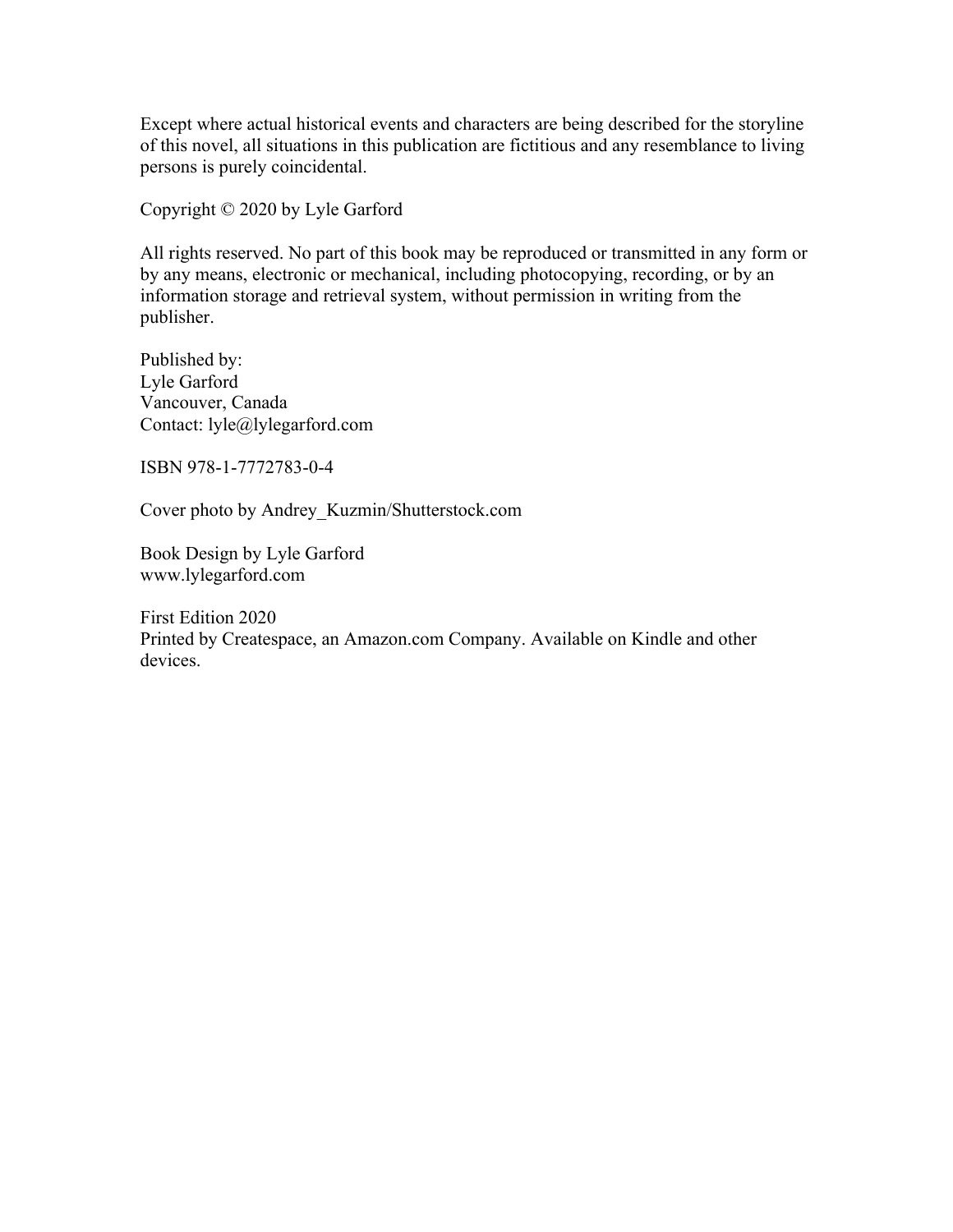## Chapter One December 1804 to February 1805

"And this is all you have for me to consider? These are your final thoughts on the matter?"

To make certain the unspoken message behind the words was received he added a hint of frost to his voice and a steel glare from his blue-grey eyes, making it abundantly clear he was not hearing an answer he wanted. The two senior French Admirals and the French Minister of Marine standing before him all stiffened as the words sunk in, showing they knew their master was displeased. The Minister nervously licked his lips before nodding in response, for it was never good to make the newly crowned Emperor of France unhappy.

"My Emperor, it is, and we do apologize. We need more time and resources. The fleet simply isn't ready for the kind of major action I believe you have in mind."

Napoleon Bonaparte remained silent in response, continuing to stare at the three men before him. As the seconds passed, the long silence was enough to make one of them unable to keep from betraying how nervous he was by biting his lip. Napoleon let them stew a few moments longer before turning and making his way over to a huge nearby window with an enormous vista beyond. He stopped and stared outside in silence for a few moments longer, before finally speaking without turning around.

"You may all leave now."

Napoleon was certain the three men left with fear gnawing at their bellies and was pleased at the thought. He remained standing with his hands together behind his back, staring out the window in silence. Fewer people than normal were going about their business outside, but he paid them little attention as he stood there lost in thought for the next half hour.

The massive room he was in was warm from the blazing fire in the huge hearth, despite the size of the space it had to heat. The fire needed to be large, for the frost and chill outside on this December day in Paris was harsher than it normally might be, meaning those who ventured outside did so only because they had little choice. But the Emperor of France had other, far weightier matters than the temperature that day on his mind.

Napoleon allowed himself the small luxury of contemplating the past as he stood at the window, acknowledging the last decade was in all respects a good one for him. A string of significant military victories made him a badly needed hero to the French people, who were desperate for stability after the years of turmoil from the revolution which began in 1789 and the subsequent reign of terror where thousands of victims lost their heads on the guillotine.

He remembered feeling he had reached the pinnacle of power on being made First Consul of France in 1799, but he soon realized how tenuous such power could be. This was solved by having himself granted the post for life in 1802, with the advent of a new French constitution he designed with that express purpose in mind. The next challenge was realizing that while being First Consul for life solidified his power within France itself, it failed to address the issue of how he was perceived by other sovereigns in Europe or answer the question of what would happen once he was gone.

Crowning himself Emperor of France only days before, with all the pomp and ceremony which could be mustered and with the blessing of the Pope himself in attendance to add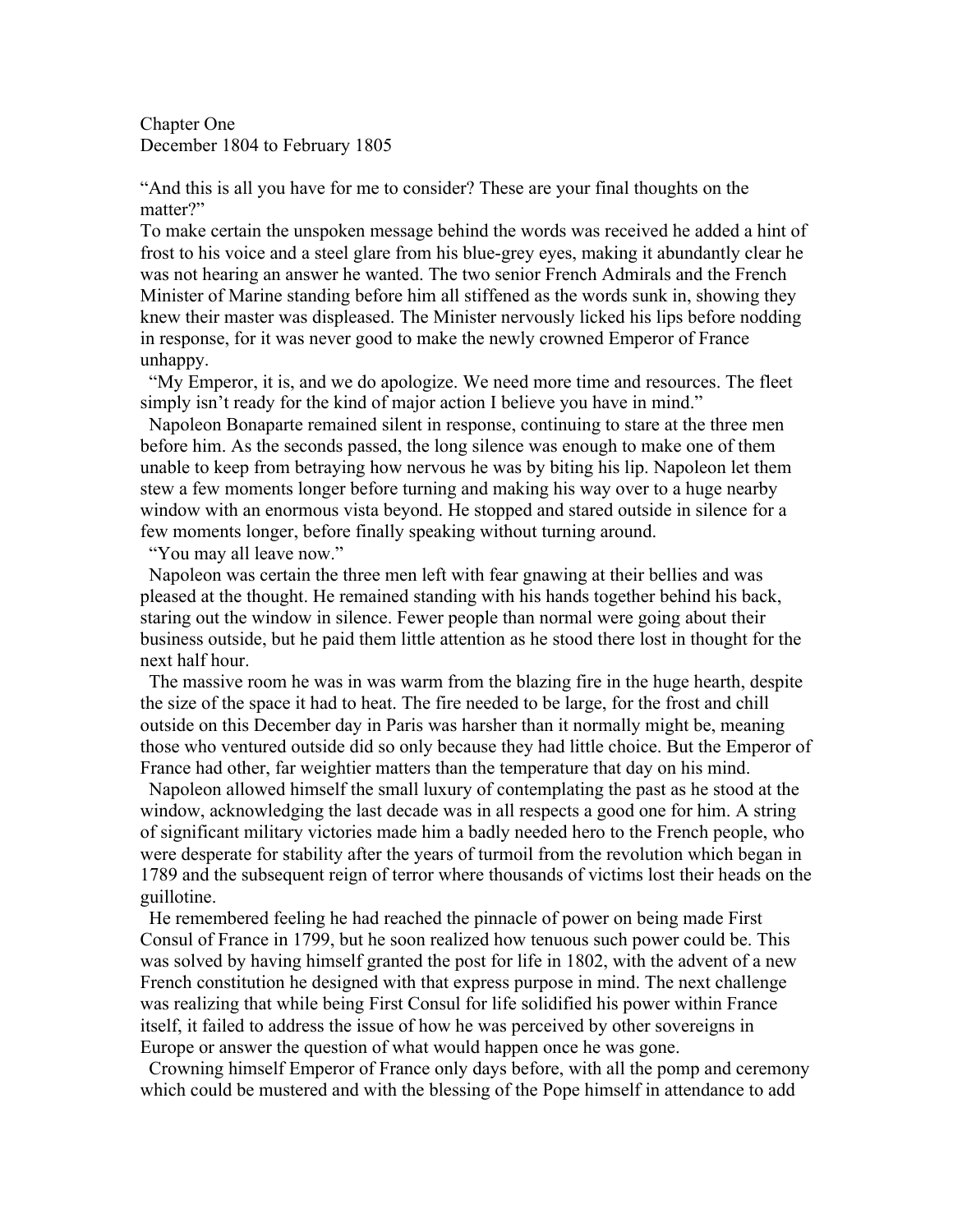legitimacy was the solution. Secure in the knowledge he had established a dynasty his heirs would carry on and with the full strength of France behind him, Napoleon felt justified in believing he was now the most powerful man on the planet. The only stain on the sense of accomplishment he felt was the annoying obstacle to the growth of French power posed by the British and, in particular, their Navy.

Napoleon clenched his fists in frustration as his gaze settled on the winding river Seine a short distance from where he stood in the massive mansion belonging to his brother in law, Joachim Murat. He had offered Napoleon the mansion as a gift in honor of being crowned Emperor. Murat had served him well both as a member of his family and more recently as a Marshal of France in the Army. Napoleon had every confidence he would continue to do so, but he wished he could say the same for his own Navy.

Although the river was not frozen over as yet, Napoleon knew it could happen and for a wild moment he wished the Channel separating England and France would do so, too. Napoleon was certain the Army and his beloved artillery would crush the English if only he could get it all across the Channel safely.

Time and again, however, the French Navy failed to best their British counterparts at sea. The real issue was crossing the Channel which, even at the best of times, could be a perilous affair because of the unpredictable weather and sea conditions. The wolves of the British Navy were long used to it all and would make short work of vulnerable troop ships if a stout defence couldn't be mounted to keep them at bay.

Finding a way to one day create such a defence was occupying most of Napoleon's thoughts this day and he clenched his fists in anger once again at the simple fact he was the one having to do it. The two senior Admirals and their Minister of Marine offered him nothing but excuses for why they could not act and seemed completely bereft of vision, when Napoleon very much wanted to hear what they could in fact do with what they had.

Napoleon sighed to himself, for from his perspective this kind of thinking was permeating the French Navy ever since their crushing defeat at the Battle of the Nile in 1798 at the hands of Lord Horatio Nelson and the Royal Navy. The British Admiral had caught a large fleet of the French Navy in Aboukir Bay, off the coast of Egypt. Several thousand French casualties and wounded along with the complete destruction of two French ships of the line and the capture of many more by the British instantly changed the entire naval balance of power in the Mediterranean.

Even worse from his perspective, the defeat had isolated Napoleon and the Army with him in Egypt, deflating the morale of his men. Only a short time before his Army was brimming with confidence and an unspoken sense of invincibility because of their capture of Cairo.

Napoleon laid siege to the city of Acre in response as a desperate attempt on his part to expand their holdings and rebuild morale. To his dismay the cannons of Royal Navy ships close offshore provided support to the defenders and took a huge toll, making it madness to continue the siege. The retreat was galling, but Napoleon put it all behind him as word came of yet more political upheaval at home. Sensing opportunity, he returned to France in 1799 to successfully engineer a coup and seize power.

In the years since the Battle of the Nile he put aside his frustration with what happened while the need to stabilize the country after years of war and strife commanded his full attention, but the bitter taste of defeat was not forgotten. Napoleon used the short period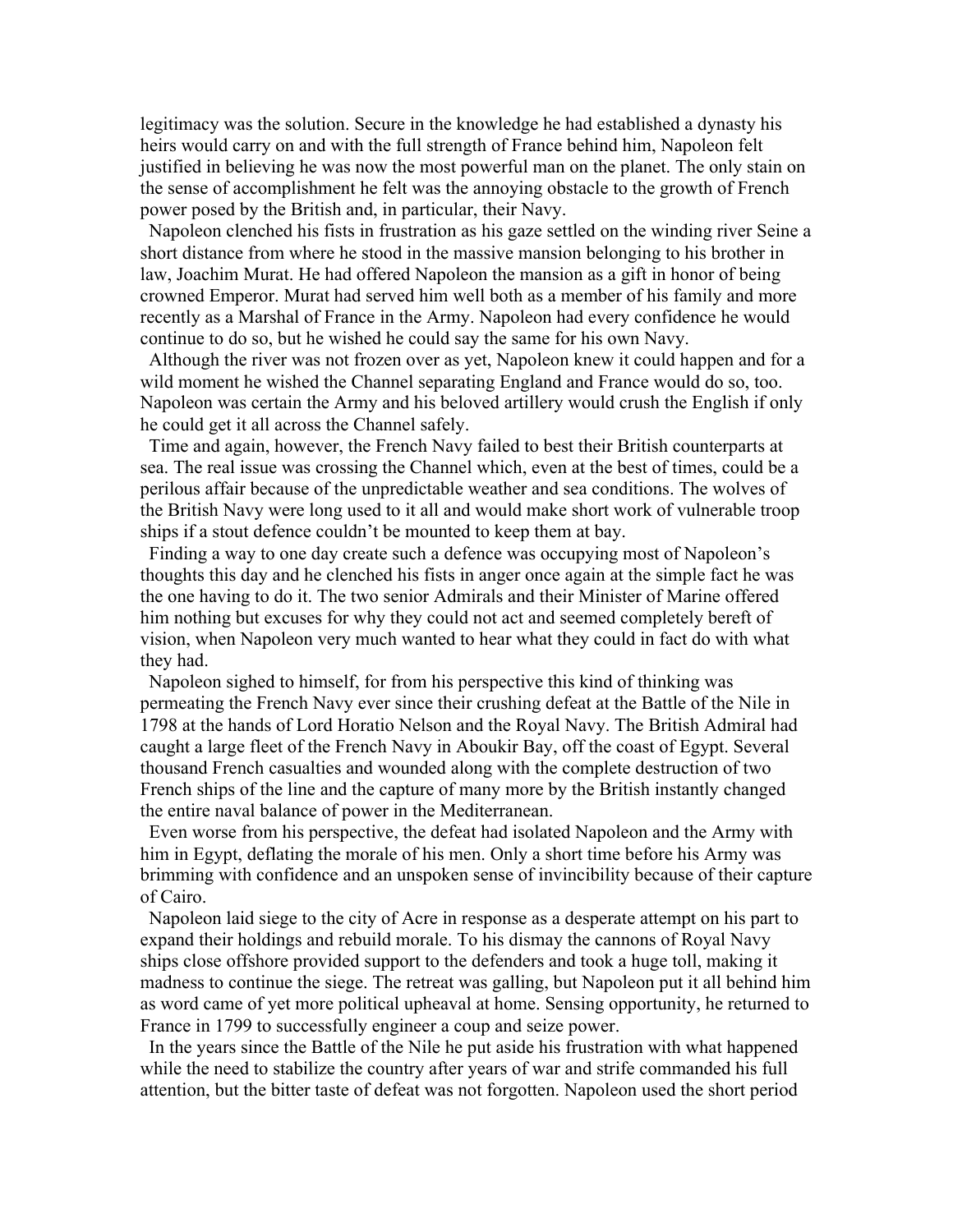of peace brought about by the Treaty of Amiens to rebuild and rearm his military at a furious pace. But now that he was Emperor, he judged the time was right to make a push and finally deal with the British. All he needed was for the plan churning in his mind over the last several days to work.

Napoleon said nothing of its details to the two Admirals and his Minister, for the meeting was in reality their last chance to demonstrate at least some degree of boldness or initiative. He knew all of them were counting on Napoleon's lack of experience with naval warfare and expected him to defer to them on any plans involving the Navy. What they all failed to understand was their commander was testing them and the result was they were judged to be barely competent enough to follow orders and nothing more.

Napoleon shook his head in frustration and finally turned away from the window, walking back to the enormous dining table serving as a convenient place to spread several maps out for study. He knew a dispassionate analysis of the situation must acknowledge the Admirals were right about his lack of naval expertise, but to his mind this was more than offset by the equally true reality of his proven brilliance as a military tactician. And since he had no one with initiative he could rely on to do anything other than just follow orders, the time was now to make what he wanted become reality himself.

Napoleon moved from one map to another on the table, occasionally tapping a finger on various spots as he went through the plan in his mind one last time. Maps of the entire Caribbean, the Channel between France and England, the western coast of southern Europe, and the Mediterranean in its entirety all found his attention. After studying the maps for several minutes Napoleon reached for the four-page document the Admirals had brought with them and left for Napoleon to review. He had already read and digested its contents, but prudence dictated he consider it one more time.

Napoleon permitted himself a brief smile for the first time that day as he finished scanning it. The document was a detailed report of the readiness of both the French and Spanish Navies, listing types of ships and their current locations, along with who was in command at each. What made him happy was the certainty it would be more than enough for the task at hand.

The Spanish were reluctant allies taking direction from the French, but allies they were nonetheless and with their ships at his disposal Napoleon was convinced the British Navy would finally taste defeat. Napoleon was sure the key would be to create the conditions leading to success at sea, just as he always found a way to do the same on land.

Napoleon had to contain the optimism surging within him as the final small details of the plan crystalized in his mind. The British had proved wily foes in past, at least at sea, and the risk his carefully thought out plan could be exposed by the capture of French ships carrying his orders was great. Napoleon shook his head in frustration, for the simple solution would have been to explain his goals and the plan to his senior Admirals without putting it all in writing. But he dismissed the thought, for he was certain they would merely turn around and do exactly that if he left it in their hands.

The solution was to keep the overall plan to himself and share nothing more than the barest elements of what he expected his commanders to do until the last possible moment. As he reached the decision point which balanced on a knife edge where he knew the time had come to either act or to stay his hand, he smiled once again.

He knew he had thought it through and was supremely confident of his success. Napoleon valued being a man of action and decisiveness and, as far as he was concerned,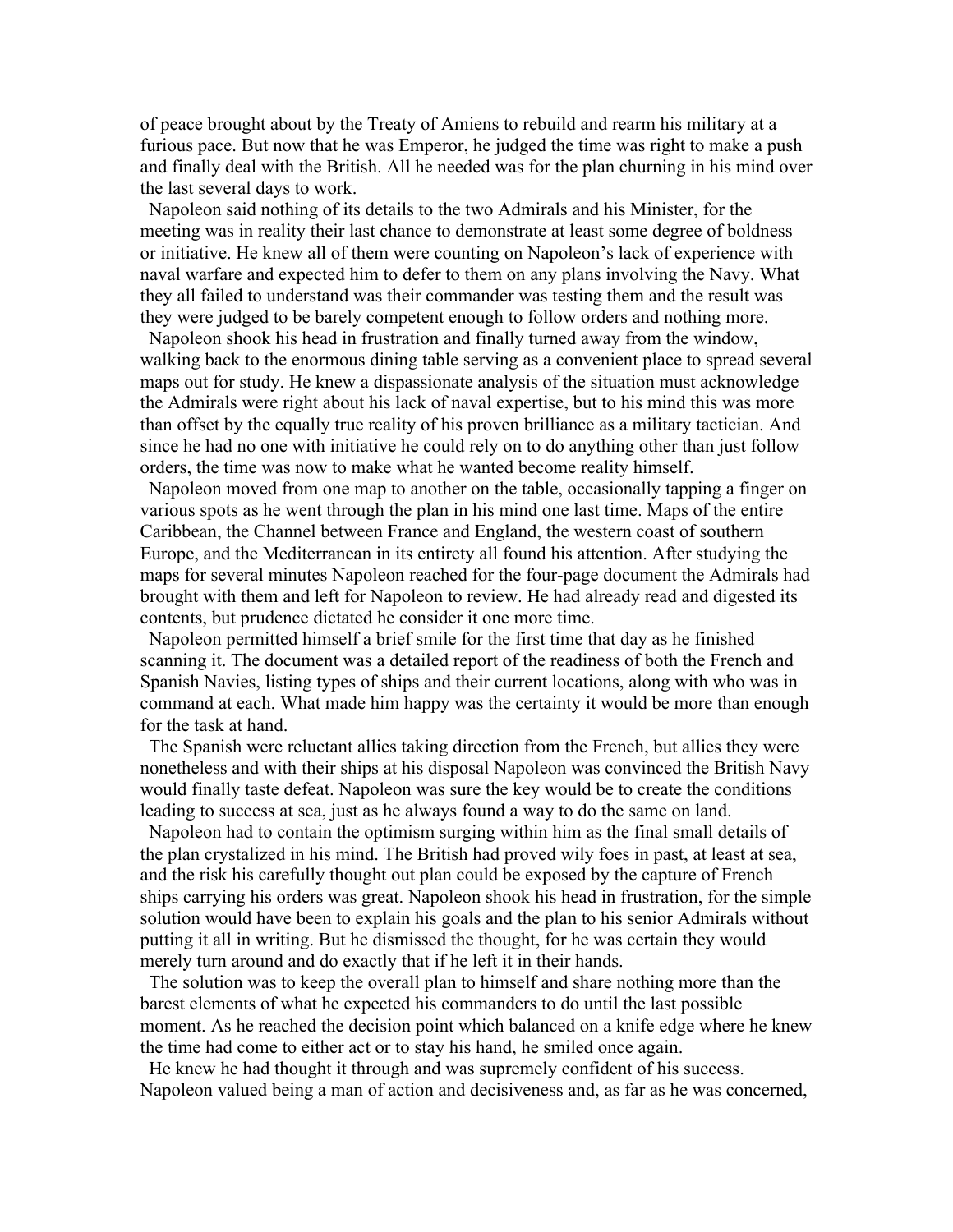he was the best in the world at being both. And in his judgement, the time was now for the British to pay for thwarting his designs.

Napoleon reached for a small bell which sat on a nearby table and rang it. Within seconds a nearby door opened and a servant appeared wearing a questioning look on his face. Napoleon gave him the briefest of glances before turning back to the map table. He didn't even bother to look up from the map of the Caribbean he was studying once again as he gave orders to the servant.

"Send for my clerk, Maurice. Tell him to bring his writing supplies and plenty of paper. I have several sets of orders that need to be sent."

\*\*\*

The distant bark of the French frigate's forward chase gun was muffled a little by the abysmal weather, but they were still close enough to hear and see the fall of the shot which was well off the mark. Moments later the First Officer saw his Captain signal for attention, and he made his way across the quarterdeck, struggling every step with the heaving deck. The cold, driving rain at the point of being slushy snow threatening to coat everything with ice made finding safe footing almost impossible.

"Sir?" said the officer, saluting with one hand as he grabbed the railing with the other to steady himself.

"You have the deck, Lieutenant. They are bearing off, so you can stand the men down from quarters," said the Captain, pointing in the direction of the French chase frigate. "I am going below to my cabin. I must have a report ready for the Admiral the second we find him. Be ready to take it to him when we do."

"Sir," said the Lieutenant, saluting a second time, although his Captain was already making for the hatch entrance to escape the weather. And unbidden once again the image of the glass of brandy he would permit himself stole across his mind for when he too could find refuge from the dreadful weather. \*\*\*

The Admiral was anticipating the rap on the cabin door from his Marine sentry and he called an order to enter instantly, grateful the wait for news was finally over. But in

reality, he already knew what was happening, as there could be only one possible reason these two particular frigates were rejoining the fleet. The young Lieutenant who was ushered in stepped forward to stand before the desk, salute, and proffer a sealed envelope from his Captain. The Lieutenant couldn't stop himself from swaying slightly on his feet before catching himself as the Admiral grasped

the envelope. Admiral Lord Horatio Nelson, Commander of the British Mediterranean naval forces, gave the young man before him a grim smile as he put the message on his desk.

"Thank you, Lieutenant. Sit down, please, before you fall down. I shall read your Captain's report in due course. Tell me, what news?"

"Thank you, Admiral," said the officer, a weary smile creasing his face for the briefest of moments. "My Lord, the French came out in force from Toulon just over two days ago. They went hard after us, sir. It was touch and go and they were within pistol shot of *HMS Active* at one point, but we finally lost them."

"Direction?"

"Admiral, I cannot be certain. I know my Captain thinks they may have gone west, and I agree with him, but the truth is there was no time to verify this. Their chase frigates were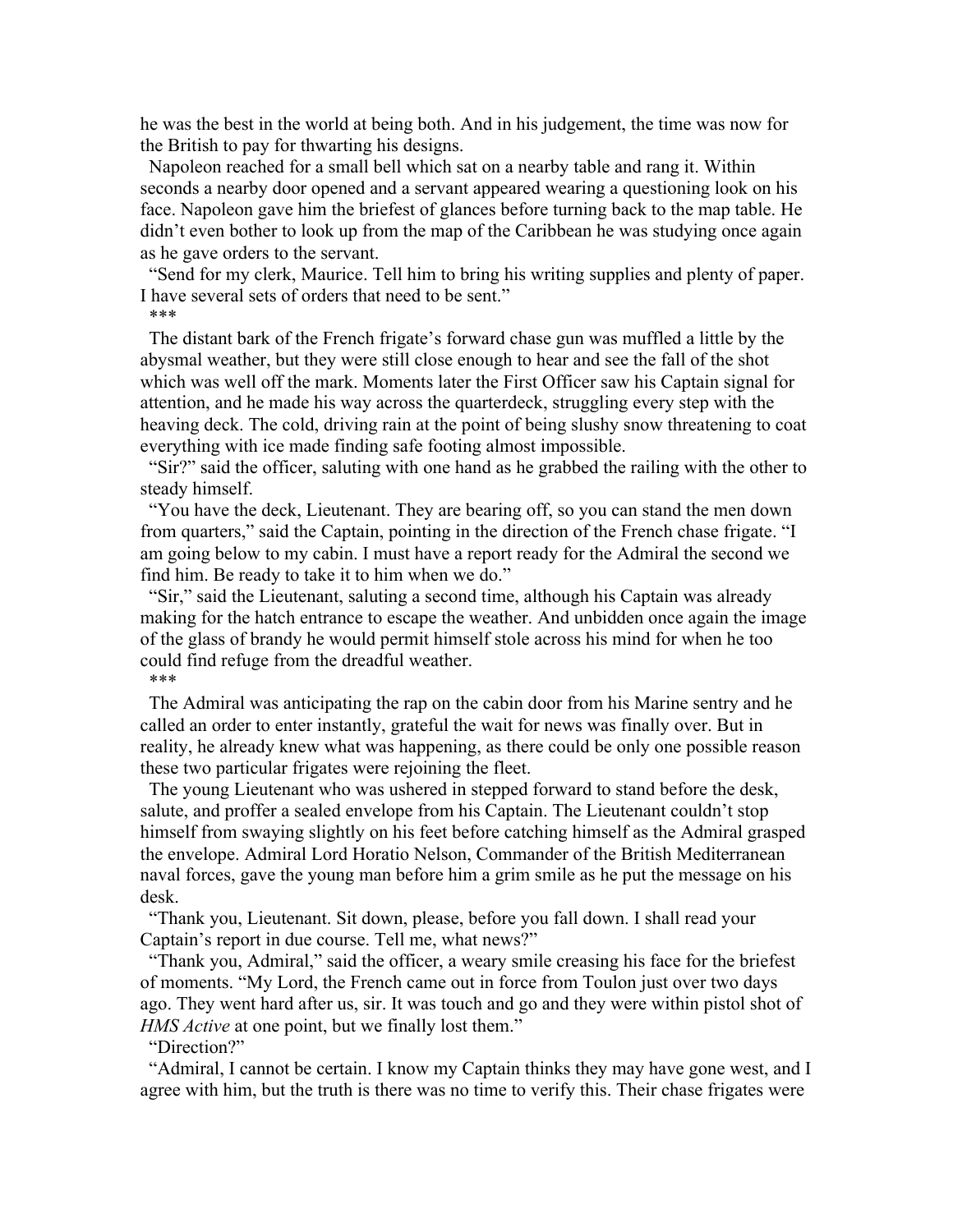the first out and we did see their ships of the line queuing to leave port in the distance, but that is the best I can offer. The winds were favoring a course to the west, but to be honest, the weather was foul and little better than what we are enduring right now. Perhaps my Captain has further wisdom on this point in his correspondence, sir?"

Nelson sighed. "Indeed. Well, this is the Mediterranean in January, isn't it? You may return to your ship, Lieutenant. Please have my clerk send word for Captain Hardy to attend me as you leave."

The Lieutenant stood and saluted, but Nelson was already slitting the envelope open with surprising dexterity for a man with only one arm. The message inside didn't take long to read, for there was little to tell other than what the Lieutenant had already offered. Nelson sat back in his chair and frowned, still holding the letter, but staring at nothing as he contemplated the ramifications of the changed situation. Another knock on the door announced the arrival of his Flag Captain, drawing Nelson out of his reverie long enough to bid him entrance.

Thomas Masterman Hardy, Captain of Nelson's 104-gun flagship *HMS Victory*, came forward to stand before his Admiral and Nelson simply waved him into the chair opposite. The two men knew each other well, having long served together. In the years since the crushing defeat of the French at the Battle of the Nile the Captains of Nelson's fleet had come to be known as his band of brothers, such was the high regard with which Nelson was held.

Nelson fostered this close camaraderie with his inclusive style of leadership and the simple respect he displayed for the competent professionals his Captains were. Hardy in particular was more than the Flag Captain, being close enough to Nelson to be his best friend and, in many ways, the Admiral's missing right arm.

The two men held each other's gaze for a moment before Nelson pushed the letter across the desk for his friend to read. Nelson rose from his chair and went over to stand at the transom windows on the other side of the cabin. Having been at sea for close to three years now Nelson had no trouble with the steady roll of the ship because of the heavy seas they were in. He reached out to hold the beam framing one of the windows nonetheless, with a grasp which was more a caress than a simple touch.

Nelson loved this ship. Over his years of service Nelson had lost the sight of one eye on Corsica and his right arm at Tenerife in the Canary Islands, had suffered a brain injury at the Nile, and was wounded in the stomach off Cape St Vincent. Despite all this, Nelson somehow never felt lessened as a man, because it seemed as if *HMS Victory* had become an extension of his own body in order to compensate for his losses. She had done all he asked in his time with her and yet, once again, he knew he would now have to ask her to do more.

Behind him he heard the rustle of paper as Hardy finished reading the letter. Nelson continued staring out the transom windows at the cold, roiling seas as he spoke.

"Well, Thomas? What do you think?"

"I confess to some surprise, Horatio," said Hardy, unfazed by his Admiral's use of his first name. In private when only the two of them were together they permitted themselves a degree of informality. Hardy stood and came over to join Nelson at the window as he continued.

"Something is afoot here. We've had plenty of credible reports from multiple sources that the French in Toulon were simply not ready for this kind of a move and especially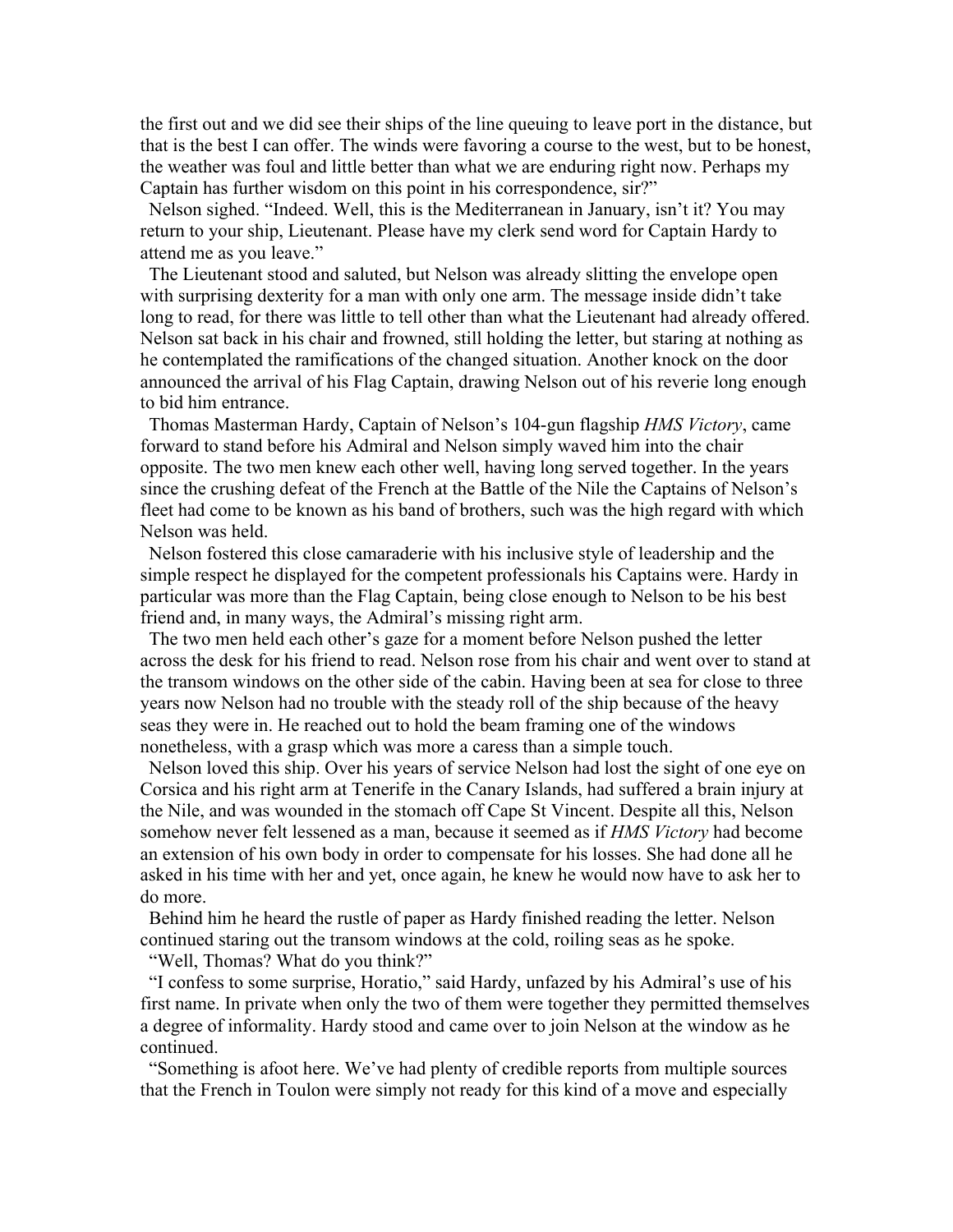not in this kind of weather."

"Indeed," said Nelson, permitting himself a frustrated sigh. "I never should have left the blockade<sup>"</sup>

"Horatio, there was no choice. Everyone was in dire need of the provisions we took on in Sardinia. The men can't be fed nothing. My report will back you to the hilt on your decision to leave the frigates while we dashed here for supplies. And meanwhile, the French decide this is the instant to make a run out at this time of year and in this weather? Horatio, this was a reasonable risk for us to take. Which again brings me to the point something else is going on here. I don't think they have come out to face us. As far as we know it is Admiral Villeneuve we face in Toulon. The man knows damn well who his opponent is and what would happen if he tried to take us on, even with the whole Toulon fleet at his back."

"Well said, my friend. And I agree with you. The question is, if they are not coming to face us, then where are they going? I am thinking Egypt again, Thomas."

Hardy rubbed his chin in obvious thought before frowning.

"Well, God knows they wanted it bad enough to try once before. But what about the winds?"

"I know, that is a concern. But in reality, if they have been prodded into action, perhaps by Napoleon himself, this may explain this strange decision to come out. We all know Napoleon isn't a sailor. He wouldn't care what the wind or weather was doing."

"True. And the reasons for going to Egypt again are unchanged. If they succeed in taking and holding it, they have a base with which to make the move on our possessions in India they want so badly."

"Yes, and we will never be forgiven if we let them have the opportunity. Added to this is we have had no intelligence from London about anything like this happening. Well, this all means we are on our own and I simply must act as I see fit. I will contemplate this further, but I think we will be on our way to Egypt at dawn, Thomas. Please signal an invitation to the fleet Captains to dine with us here tonight. We must talk about the situation and I must make my rationale and intent clear to them. I must also give some thought to disposition of the frigates. We must leave some to scour the area, despite having a nigh impossible area to cover, and give us intelligence in case my logic is wrong."

Nelson turned to face his friend with his fist clenched in frustration.

"Damn me, Hardy. I never have enough frigates."

"It was ever thus, Admiral. I shall take leave and make the arrangements now." Nelson remained standing at the windows staring out to sea, once again lost in thought. He went over his logic methodically, but he saw no flaws in it. He knew he could be wrong, but he simply couldn't take the chance of losing Egypt. And if he was wrong, he would still be able to return and sweep west through the Mediterranean for signs of the French fleet.

The problem was it would take two weeks to sail to Egypt. Nelson consoled himself with the thought he would still have time to return soon enough to come to the aid of British possessions such as Sardinia and Malta if they were the true destination of his foes.

The only other possibility was the French were attempting to escape the Mediterranean to the Atlantic for some reason. If so, Nelson felt confident there were enough resources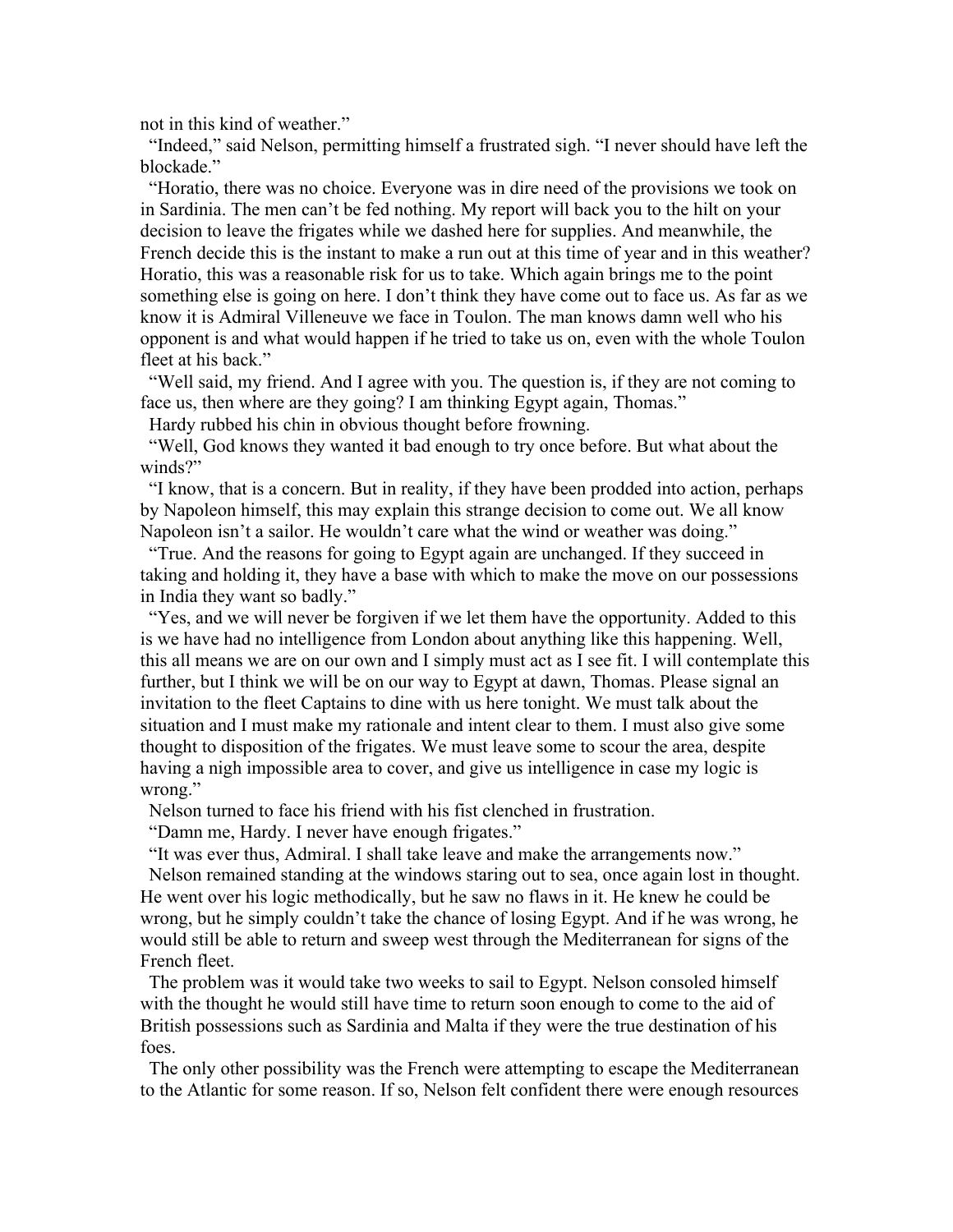at Gibraltar, along with Sir John Orde's small squadron off Ferrol, to keep the French at bay until he arrived.

Nelson shook his head in frustration, but he reached out to caress his ship and draw the strength he needed from it yet again to carry on. He felt a strange sense of shared destiny with the ship steal over him as he did so, and his resolve hardened.

*HMS Victory* and her Admiral would be relentless in their pursuit of the French fleet. \*\*\*

Rear Admiral Edouard Burguês le Comte de Missiessy was not a happy man, although his frustration had nothing to do with his current role as commander of a French naval squadron. The problem was what he was now supposed to do with it.

Admiral Missiessy received three sets of sealed orders from Paris in late December. The first set directed him to make ready for sea and to sail from his base in Rochefort, on the rough, western coast of France to the port of Ferrol on the northern tip of Spain as soon as possible. No explanation was given as to why, although he was directed to embark a large number of French soldiers.

The second set of orders was not to be opened until reaching Ferrol, which he had done as soon as he arrived. This next set of orders at least gave him some guidance as to what was expected of him and, more importantly, where he was supposed to go as his first real destination. That he was not being permitted to read the final set of orders until reaching this specific destination several weeks hence was the most annoying part.

The temptation to simply open the third envelope now was enormous, but he couldn't bring himself to do it as he sat at his desk in the great cabins of his 120-gun flagship *Majestueux*. The Admiral had been serving in the French Navy since he was ten years old and the instinct to obey orders no matter what had long since been drilled into every fiber of his being. He would obey his orders, but he didn't have to like it.

In all his years of service the Count had never seen a level of secrecy attached to his orders quite like this and he was unimpressed. The Count had risen in the service, serving in the American War of Independence, and when the French Revolution came he was a frigate commander. Imprisoned for a time because of his suspect loyalties and status as a noble, he was freed to serve again because of the need for people with experience.

Through it all the Count felt he had proven his loyalty to his country many times over, so being treated as someone who could not be trusted with top secret information was insulting. But orders were orders and he wasn't about to compromise his loyalty over it.

A knock on his cabin door broke his thoughts and he tore his gaze away from the still sealed final envelope long enough to bid whoever it was to enter. His Flag Captain, Georges Berger, entered and came to stand before the desk, saluting as he did.

"Admiral, all is now ready. The last of the soldiers from Ferrol are finally aboard the ships and your Captains have signaled their readiness. We await your orders to proceed. However, a message has come from the commander of the local garrison here. You and your Captains are invited to dine ashore with them tonight."

The Admiral rubbed his chin in thought.

"Has the weather eased?"

The Flag Captain shrugged. "My sailing master swears this storm is abating and he thinks tomorrow will be better, but I can't tell if he is right or not. This is the Atlantic in January, after all."

"Well, then. No point missing out on one last shore dinner before we sail. The food will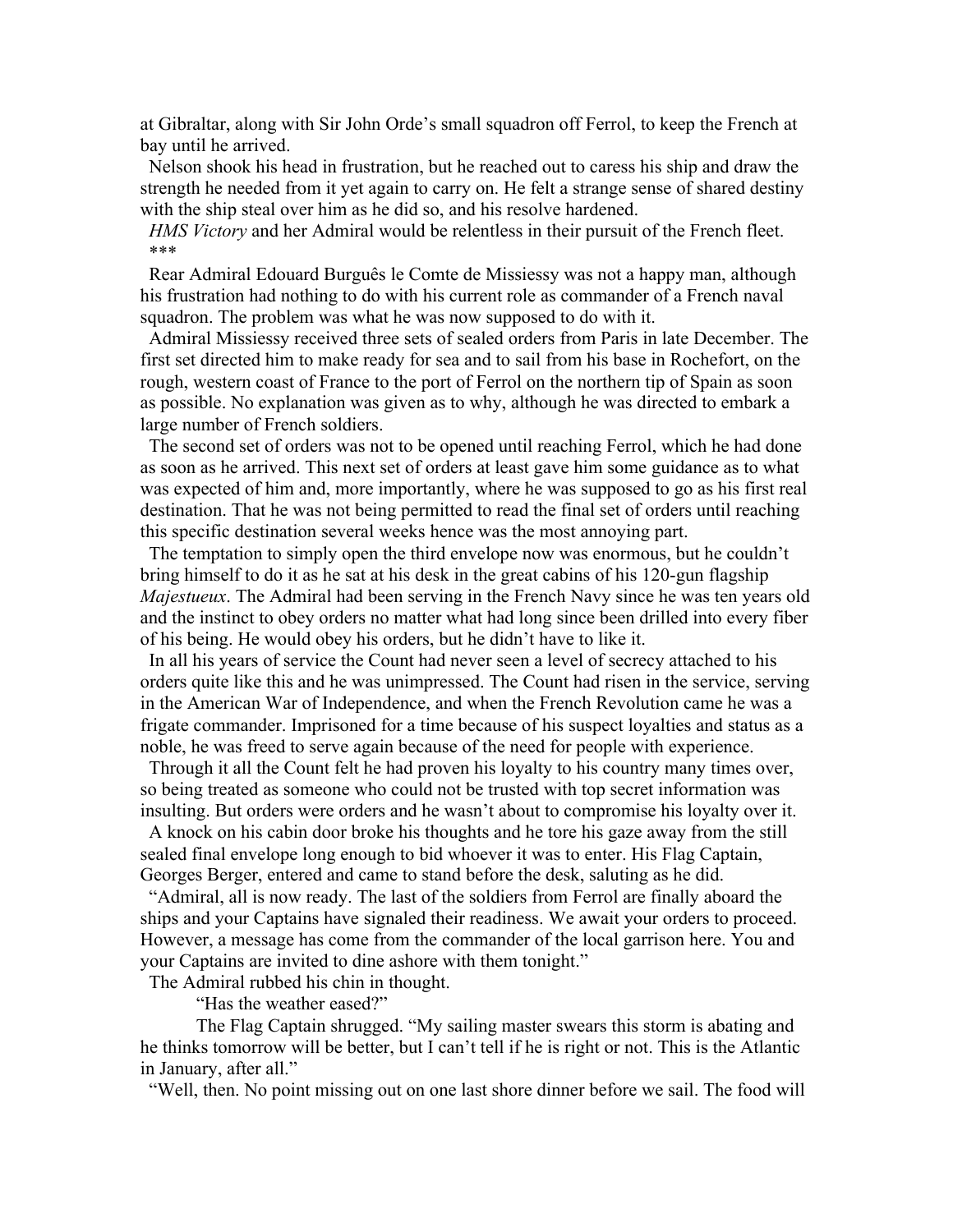likely be far better than what we're going to have the next long while. And besides, we don't really want over three thousand soldiers on the ships throwing up because of a storm the second we leave port, do we?"

The Flag Captain laughed. "There will be plenty of opportunities for that, I'm sure. And the bonus for waiting till dawn also means the British trying to blockade us will get to suffer through the storm while we enjoy a pleasant dinner ashore. I like that thought, Admiral. Shall I reply accordingly and send word to your Captains?"

"Please do," said Missiessy, with a wave of his hand to dismiss the man.

As the cabin door closed behind the Captain, Missiessy went back to staring at the remaining sealed envelope on the desk before him. He sighed and put it away in a drawer of his desk, locking it with a key he kept on a chain around his neck at all times. The Admiral got up and went over to a side table bearing a decanter filled with cognac. He poured himself a generous helping and went to stare out his stern windows, enjoying his view of the fleet around him at anchor in Ferrol's harbour.

That there were a few British warships attempting to keep him bottled up in Ferrol was not a concern. What they didn't know is the force under his command had increased significantly, for his orders were to amalgamate the few ships he brought with him from Rochefort together with what was already awaiting him in Ferrol.

In addition to his flagship *Majestueux*, he now had four 74-gun ships of the line, three 40-gun frigates, two 16-gun corvettes, and one schooner at his disposal. This was a force capable enough to swat away any British ship of the line or a couple of frigates trying to keep them at bay.

The squadron was also large enough, along with its significant complement of soldiers, that he knew he could cause plenty of havoc when they got to where they were going. He certainly had his doubts about the true readiness of the men and the ships under his command, but this was a problem he could work on while he made his way to their destination. He just wished he knew what else was to be expected of him. He sensed there could be much more to the picture, but the question was what.

He reached up with his free hand to grasp the key hanging around his neck for a brief second, but with effort let it go as he found his resolve. Sighing, he downed a large measure of the cognac in his glass and went to get ready for dinner. \*\*\*

Admiral Pierre-Charles-Jean-Baptiste-Silvestre de Villeneuve was not a happy man as he entered his cabin with his servant Jules following behind. Steadying himself with one hand on the wall from the constant, heavy lurching of the ship, he stripped off his sodden, frigid clothes and wordlessly piled them in the servant's arms. The driving, freezing rain outside had penetrated all of his defences even though he had huddled in his heavy weather canvas cloak while on deck.

"Do you wish me to return and lay out a dry uniform for you, Admiral?"

"No," he replied, in a tone which was close to a growl. "Leave me. I will take care of myself. Send for my Flag Captain and then leave us alone. I must think."

Five minutes later Villeneuve was fully dressed once again. He was warming himself with a generous glass of brandy from the chill he still felt when a knock came at his door. His Flag Captain Jean-Jacques Magendie was ushered in, looking as chilled and unhappy as the Admiral had only minutes before.

The two men shared a silent moment of commiseration before Villeneuve gestured with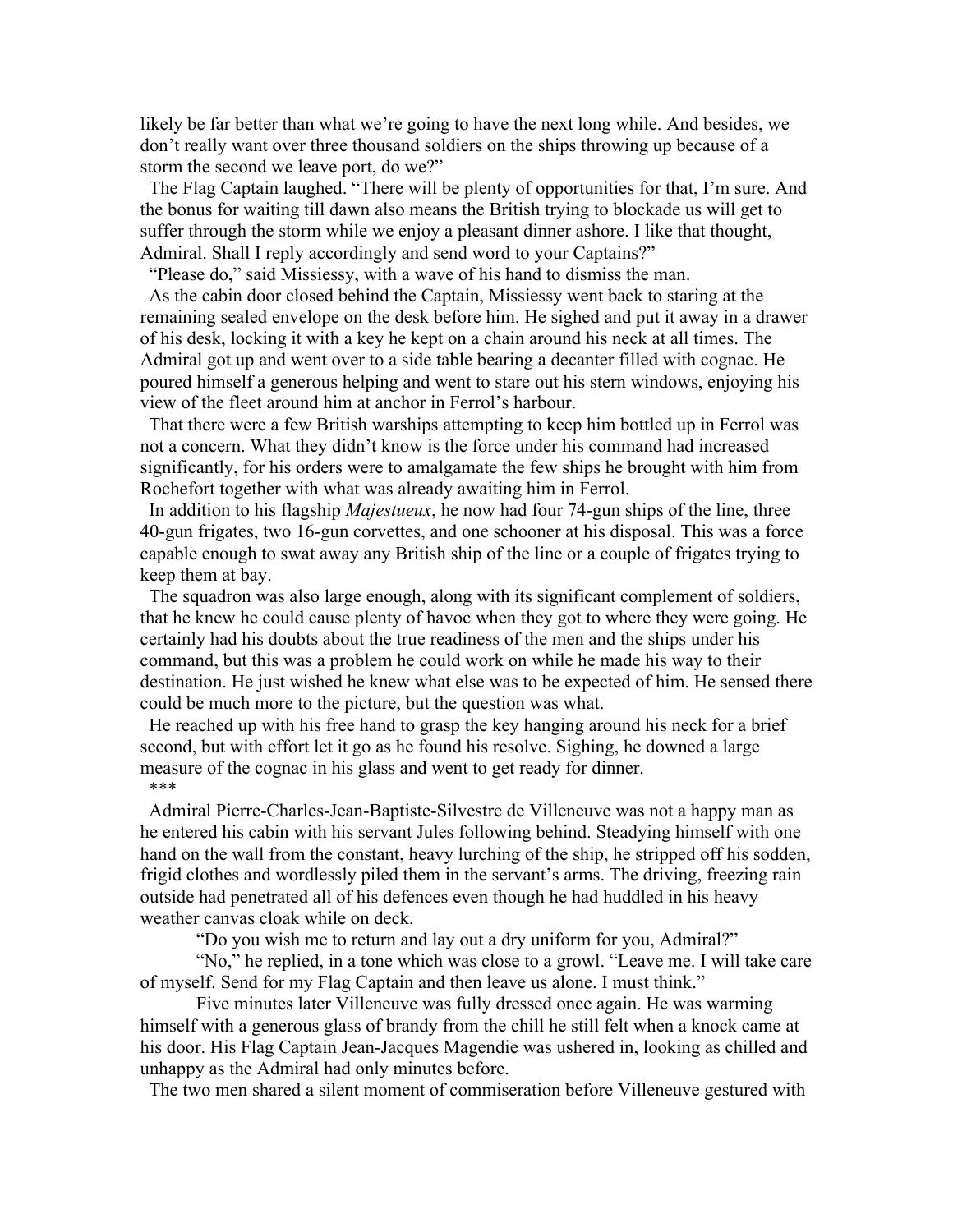a questioning look at the brandy decanter. The Captain appeared grateful and he nodded.

"Thank you, Admiral. Just a small one to warm myself. I must keep my wits about me. We are not safely out of this yet."

Villeneuve poured him a small shot and handed the glass to his Captain. The Admiral knew the man was right, for if his 80-gun first rate ship of line *Bucentaure* was struggling in the gale outside like this, he knew the other ships under his command would be faring even worse.

"How long before we are free of this, Jean?"

The Captain shrugged. "The frigate we had to take in tow is slowing us and everyone else down. But I think we are sailing away from the storm's grip now. It will be better by tonight, but it will be a long, slow sail back to Toulon, Admiral."

"And the men?"

"They will need rest in port, Admiral, especially the raw recruits. We have far too many of them and they are in no less need of training than before we left Toulon. We will need to be on guard when we return, because I fear they were totally unprepared for this and will attempt to desert at the slightest opportunity. The ships will obviously need repairs, too. I can't say for certain, but I think everyone has sustained damage, some far worse than others. This gale came on so fast I can hardly believe it. It is simple bad luck, Admiral."

Villeneuve stared at the remaining brandy in his glass and gave it a swirl before taking a much smaller sip than he wanted to.

"Yes, bad luck. I fear we will have to push them hard nonetheless, Jean. Our master is not a patient man. You are dismissed."

As the door closed behind him Villeneuve finally gave into temptation and downed the remainder of his brandy, before sighing and pulling the decanter over to refill his glass with a smaller portion this time.

Like many of his contemporaries, Admiral Villeneuve was of noble birth and had grown up serving in the French Navy. Unlike others, he had taken part in the Revolution willingly and survived to continue his rise. But Emperor Napoleon Bonaparte was proving a hard taskmaster who expected results. He was also proving to be secretive in the extreme.

The Admiral was still puzzled and frustrated regarding the strange orders he had received. He knew what he was supposed to do and where he was supposed to take his forces, but only to a point. This was highly unusual, because requests for guidance when on a distant, foreign station would take many weeks for messages to be sent and returned. That he was taking a significant force with him, without a clear understanding of the ultimate goal, left him feeling hamstrung.

The question gnawing at Villeneuve was what it all meant. The particular worm of fear squirming inside him was the thought Napoleon simply didn't trust him any longer, although why this could be was the next question. Unfortunately, at least some part of the answer to that seemed all too obvious.

While the long serving, professional core of the French Navy remained dedicated and hardworking, they were too few. The results Napoleon was used to enjoying on land were simply not happening at sea. The French Navy enjoyed a degree of success in small, limited engagements, but in the great fleet actions to date the record was abysmal. What remained at issue was whether Napoleon's secrecy was simply a general disappointment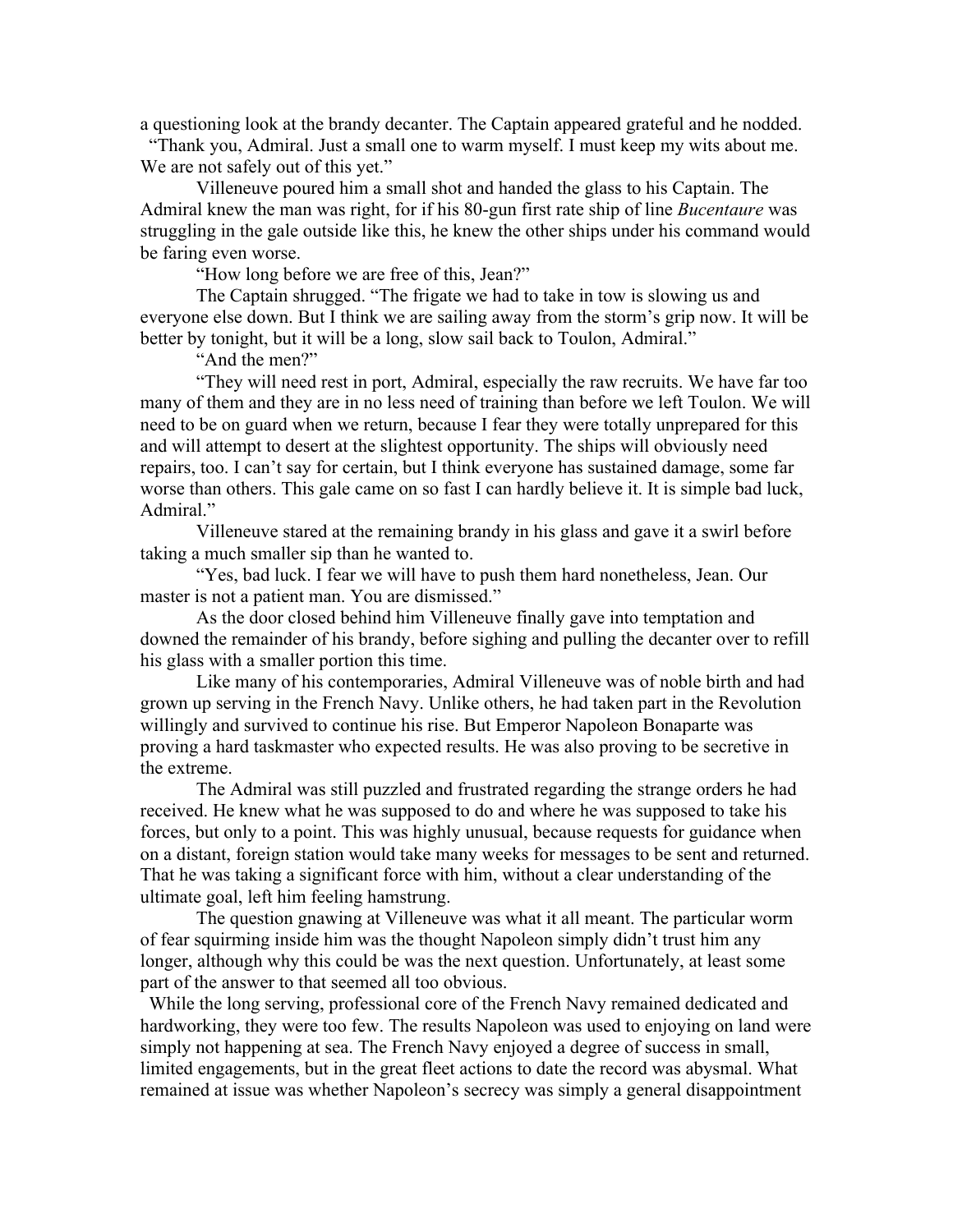and distrust with the Navy, or whether Villeneuve himself was the specific target of his displeasure.

Another possibility was some much larger plan was in progress and he and his force were simply one element of it. The Admiral grimaced as he considered the thought, knowing Napoleon had a penchant for grand designs. The Emperor was also known on occasion to be juggling several possible plans to achieve his goals in order to sow confusion among their enemies.

Worst of all, the possibility existed Villeneuve was being set up to fail by a rival within the Navy, although how the trap would be sprung or what it might be was far from clear. The French Navy had no shortage of men with ambition, and it was all too real a chance someone had found a way to manipulate Napoleon himself with their plot.

Adding to his misery were the British. The Admiral was grateful to have eluded the blockade ships of Nelson, but returning to Toulon risked returning to the earlier status quo of being trapped in a cage with a hungry lion looking to find a way in. Escaping Toulon a second time without a fight might be even harder, but he had no choice. Being an experienced officer, he could sense even from a distance the bad damage his ships had sustained, and Toulon was the best place to get his repairs done as fast as possible.

Fortunately, a small glimmer of hope existed on the point. The risk was there the British would learn of his return, but they certainly wouldn't be expecting it so soon, which meant the likelihood they would be able to bottle him up again in time was limited. If they did find him it would be even worse luck than being caught by the storm, for Villeneuve had every reason to fear facing Horatio Nelson.

The Admiral thought back to the Battle of the Nile and once again felt a small quiver of fear gnaw his stomach. Villeneuve was in command the rear division of the French fleet and he saw the destruction wrought by Nelson and the British firsthand. He was on one of only two French ships to escape from the battle, but was subsequently caught by the British at Malta. Freed in an exchange, Villeneuve was forgiven by Napoleon and given a new command. But ever since Villeneuve had wondered at just how solid his position with Napoleon really was.

Villeneuve finished his brandy and rose unsteadily to make his way to his chart table. He looked at the map of the Mediterranean still unrolled on the table where he had left it and stared gloomily at the distance they had to cover to return to Toulon. The only positive he could find was the hope when he next left port the weather would be better than what they were now facing at the end of January. His hope was he could be back on his way by the end of February, but he despaired even as the thought came, knowing how slow the naval dockyard in Toulon could be.

The Admiral knew there was only one solution, risky though it was. He would take his time sending word of what had happened to Paris. Blame for this in his report would rest on the dockyard itself. The reason to hold off would thus be he wanted to give a full picture of the situation and when he would resume following his orders.

Using this he could paint an image of himself as a thorough, capable officer hamstrung with incompetence in the Dockyard. He could only hope Napoleon would not see it differently and conclude Villeneuve was a leader hiding behind the bureaucracy and shortcomings of others to escape blame. But because the report would only be sent just before he was ready to depart, he would be long gone from Toulon. And this, hopefully, would give him a chance to fulfill his orders and do something to regain the trust he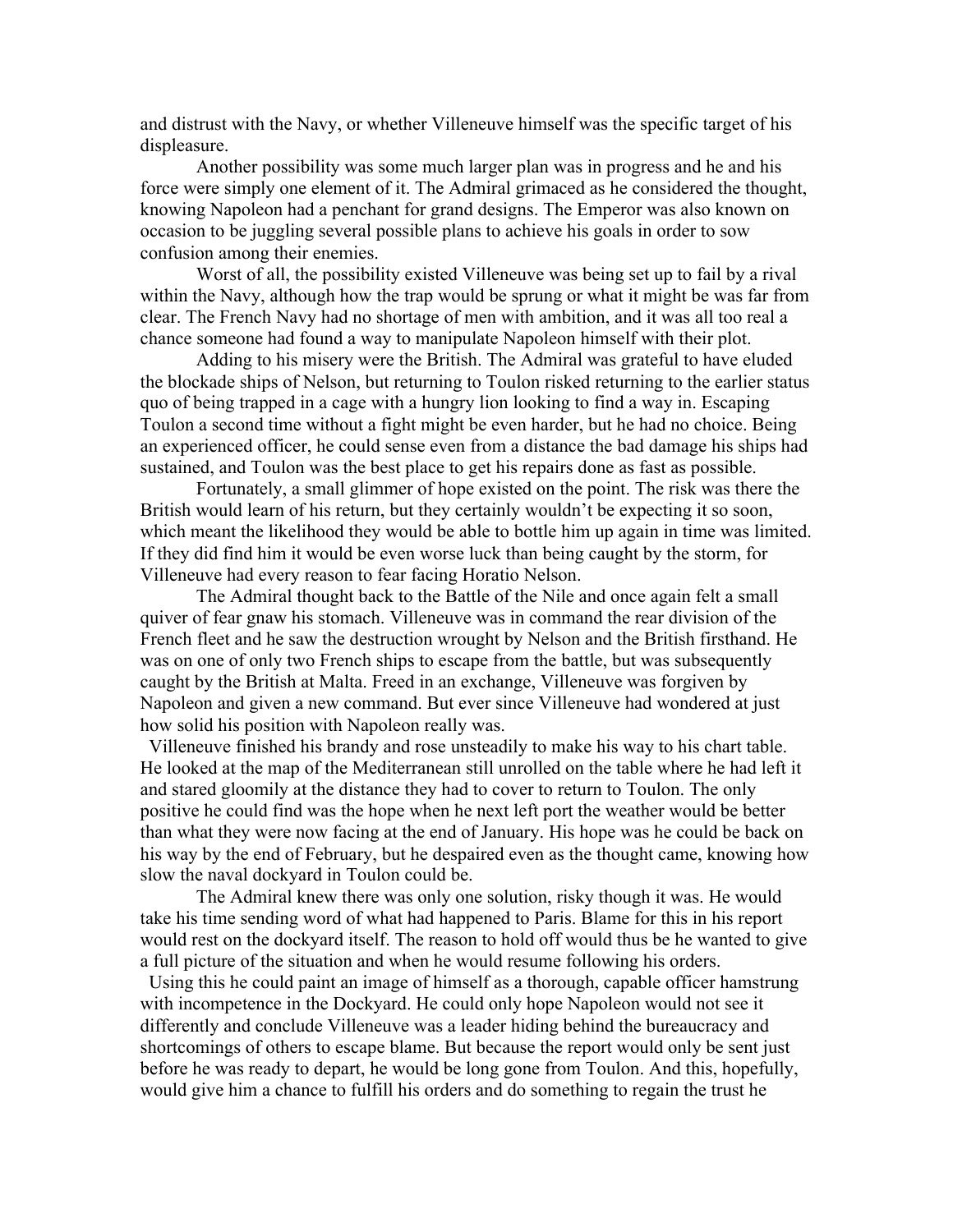feared may already be lost.

\*\*\*

With the steady, methodical crash of the welcoming gun salutes firing in response to the forts which were doing the same, *HMS Victory* sailed slowly into the Grand Harbour of Valletta on the island of Malta at the end of February, 1805. Nelson and Hardy were standing on the starboard side of the ship enjoying the sunshine and pleasant, unseasonably mild warmth of the day.

The hint of an early spring in the air was enough to bring Nelson out of his great cabin feeling like a bear coming out of his den from hibernation, but in truth he always enjoyed seeing this island and would willingly appear regardless. Malta's fate was to be a crossroads for the many civilizations rimming the Mediterranean and it had a storied history Nelson drew inspiration from. But even if the weather weren't so pleasant, Nelson would still have appeared on deck to enjoy a view of sailing past the forts of Valletta.

Two key forts involved in the Great Siege of Malta in 1565 guarded the Grand Harbour, one on each side, and they both played critical roles in the defence against the besieging Turks. The Hospitaller Knights manning the walls together with Maltese soldiers withstood great hardship and vicious fighting for several months that year, culminating in defeat of the far larger force of the invaders. The lesson of what could be achieved with steadfast resolve like Jean de la Vallette, his Knights, and the Maltese people displayed was not lost on Horatio Nelson.

"Let us hope we have news today, Captain Hardy. And let us hope it is good news for once."

"I agree, Admiral," replied Hardy, while keeping a watchful eye on the efforts of his First Officer to bring *Victory* safely to a berth along the docks before continuing.

"I think we will get some news, whatever it may be, Admiral. I recognize that fellow standing beside the port officers on the dock. He is senior clerk to the Governor. He wouldn't be here if he didn't have something to impart that couldn't wait."

"Very good. Bring him with you and join me in my cabin when he is on board. Be it good or bad, at least it is news and our frustrating wait will be over."

"Admiral, I know you have been second guessing your decision, but I still believe it was the right one. We had to make sure they were not making an attempt on Egypt once again. The Admiralty will agree."

"I know, Hardy. You must forgive me my moments of weakness. As frustrating as it was to find no sign of the French, you are right. And now let's hope we have news that will help us bring them to account."

\_<br>\*\*\*

An hour later the messenger from the Governor rose from his chair to leave the two officers.

"Captain Hardy, I will convey your requests for the usual supplies and water to the Governor. When we received word of what had happened, we anticipated you might stop here on your return voyage. Everything you need will be loaded in short order and you can be on your way expeditiously. But for tonight, the Governor has extended invitation to you both to dine with him. May I tell him you will attend?"

"Please do, sir, and thank you for all your help," said Nelson, rising to shake hands with the clerk. As the door closed behind him the two officers turned as one to look at each other.